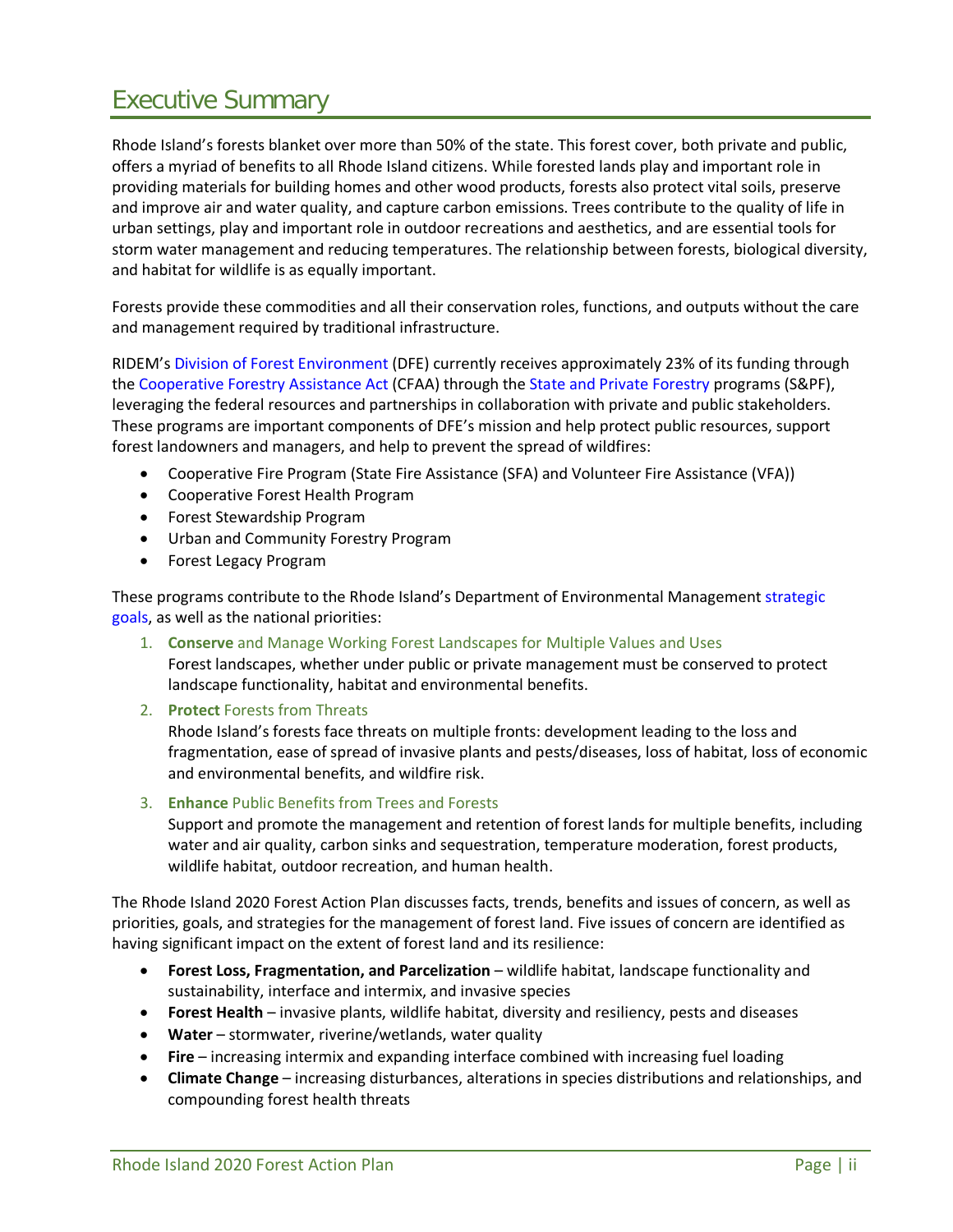For four CFAA programs, the priority service areas are within the Wildland-Urban Interface/Intermix although their target audiences may differ somewhat:

- [Stewardship](http://www.dem.ri.gov/programs/forestry/stewardship/index.php) works with landowners to manage their forests, and keep their property as working lands;
- [Forest Health](http://www.dem.ri.gov/programs/forestry/forest-health/index.php) focuses on introduced and invasive pests/diseases/plants, since the interface is often where they appear and are more easily spread via human transport and developed corridors;
- [Fire](http://www.dem.ri.gov/programs/forestry/fire-program/index.php) targets wildfire risk planning since most fires in Rhode Island are ignited by humans in the interface and intermix;
- [Urban & Community Forestry](http://www.dem.ri.gov/programs/forestry/urban-forestry/) conveys the importance of maintaining and planning for green space to limit the negative effects of landscape use change.

The [Forest Legacy](http://www.dem.ri.gov/programs/forestry/forestlegacy/) Program's priority parameters are not the same as the other four programs, but the general area is quite similar, mainly the forests within the western and eastern areas of Rhode Island and has not changed from the boundaries initially established in 1993.

Highlights from the Rhode Island 2020 Forest Action Plan include:

- Rhode Island's forest land began to increase in the late 1800s until the mid-1900s as livelihoods shifted from farming to industry and manufacturing. A slow decrease in forest land acres has occurred since the 1970s due to permanent land-use conversions for development and infrastructure.
- 75% of Rhode Island's trees range from 40-80 years old with only 2% between 0-20 years. This disparity affects wildlife needing early successional habitat, and also indicates fewer landowners are harvesting for timber production.
- An average acre of Rhode Island forest land absorbs 1.3 metric tons of atmospheric carbon.
- Rhode Island's forest land is predominantly held in private ownership. An estimated 38,000 families and individuals own 68% of Rhode Island's forest land.
- 70% of Rhode Islanders get their drinking water from reservoirs protected by forests.
- RIDEM's Divisions of [Forest Environment](http://www.dem.ri.gov/programs/forestry/) (DFE) and [Fish and Wildlife](http://www.dem.ri.gov/programs/fish-wildlife/) (DFW) manage more than 57,000 acres of state-owned forests.
- DFE provides services to private landowners with a field staff of 11:
	- 1 State Lands Forester in DFE
	- 1 Stewardship Forester working with private landowners
	- 1 Forest Health Program Coordinator
	- 1 Urban and Community Forestry Program Coordinator
	- 3 staff to maintain of DFE-managed Management Area trails, roads and campgrounds
	- 4 Forest Fire staff delivering training, outreach, plans and prescribed fire, and assisting DFW with prescribed fire
- Invasive pests continue to challenge forest management, whether gypsy moth outbreaks, new arrivals like emerald ash borer in 2018, or looming pests like spotted lanternfly presently spreading aggressively through PA and recently confirmed in NY.
- Of the many benefits provided by green space and natural areas is the human health effects (air quality and urban heat islands) which is important considering that Rhode Island is  $11<sup>th</sup>$  nationally in ADHD/ADD, and 9<sup>th</sup> in asthma conditions per capita. (Covid-19 has recently emphasized the impact of impaired lung capacity and has highlighted economic disparities in community impact.)

There are many challenges facing Rhode Island, and the Division of Forest Environment, to meet the goals set out in this Forest Action Plan; most significantly, the lack of adequate funding and sufficient staffing levels. But the magnitude of the challenges to the State are beyond the actions on any one Division or Department, requiring collective commitment and action.